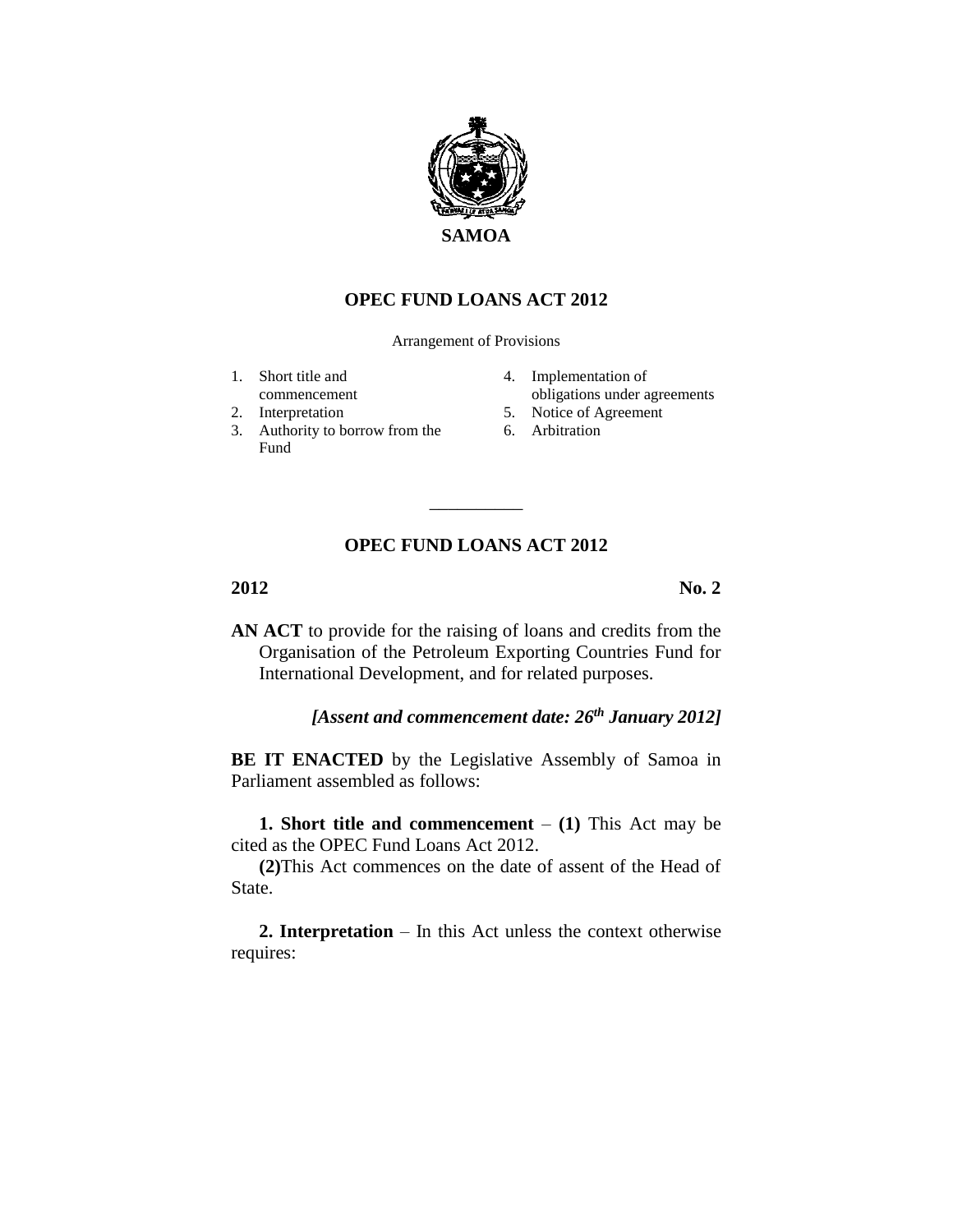- "Fund" means the OPEC Fund for International Development (OFID);
- "Government" means the Government of Samoa; and
- "OPEC" means the Organisation of the Petroleum Exporting Countries.

**3. Authority to borrow from the Fund** – **(1)** For the purposes of section 75 of the Public Finance Management Act 2001, the Government may borrow from the Fund in accordance with an agreement between the Government and the Fund.

**(2)** Despite section 78(1) of the Public Finance Management Act 2001, the sum of money that may be borrowed under subsection (1) may be determined by the Minister.

**4. Implementation of obligations under agreements** – **(1)** Despite anything contained in any other enactment, an agreement concluded between Samoa and the Fund in respect of sums borrowed by the Government from the Fund, or a bond, promissory note, or other instrument issued pursuant to the agreement, is valid and enforceable and has full force in Samoa in accordance with its terms.

- **(2)** Without prejudice to subsection (1):
	- (a) no stamp duty or tax or duty is payable on such agreement or on any bond, promissory note, or other instrument issued pursuant to any such agreement;
	- (b) the principal of the loan or development credit obtained and the bonds issued hereunder shall be repayable and the interest and other money and charges thereon is payable without deduction for and free from liability for income tax, and free from any currency or exchange control restrictions.

**5. Notice of Agreement** – A copy of the agreement entered into by the Minister under this Act must be laid before the Legislative Assembly within 14 days after the date of the execution of the agreement if the Assembly is then in session, and if not, at the commencement of the next ensuing session.

**6. Arbitration** – If any dispute between the Fund and the Government arises under an agreement concluded in the exercise of the powers conferred by this Act or under any bond, promissory note, or instrument issued pursuant to any such